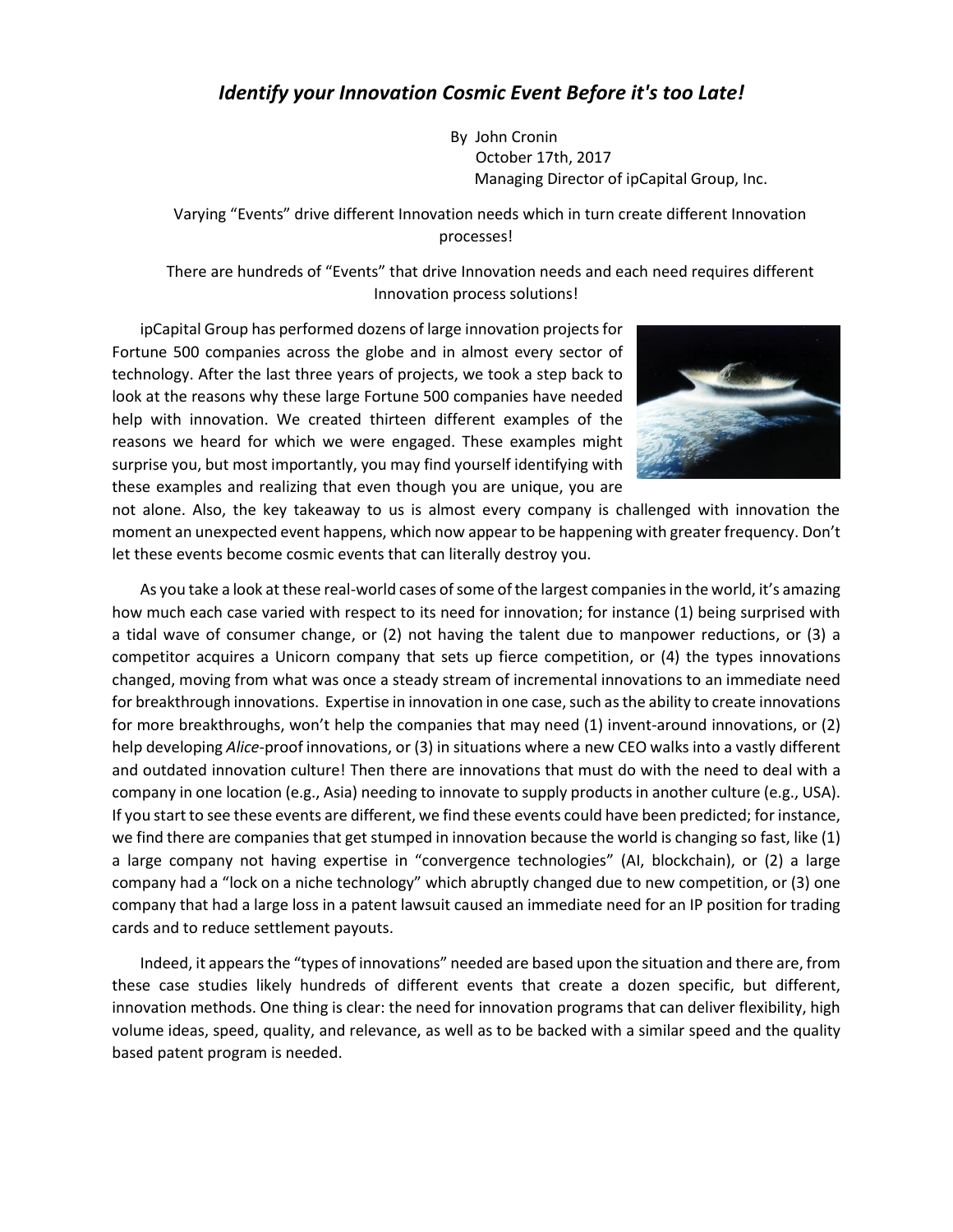Below are thirteen examples of real-life situations in which we were engaged to help create hundreds of new ideas, and in almost all cases, immediate volume patent filings.

**1.** *The company did not have the resources to create new inventions and the resultant Intellectual Property (IP) quickly in new key areas!*

One large health and medical device company several years ago realized that there was a tidal wave of consumer level wearable health measurements devices with companion apps with real-time insights that were readily fed to the next level of medical data to doctors, insurance companies, etc. The wearables technology was so different than their existing technologies and speed was needed. The speed was needed in that there was recognition that even waiting to do acquisitions to add capability wouldn't happen and therefore this became a threat to their business. They needed a way to "get in the game quickly".

### **2.** *The Company didn't have well-developed innovation programs!*

A new CEO to a large industrial company came from a previous high-tech company that had been recognized with well-developed and effective innovation programs. In the new industrial company, after a review, the CEO recognized that the company had outdated innovation methods. The new CEO found he just couldn't recreate what he was used to, and further, there was not the assurance that the same program he was used to would work. As a stop-gap measure, he needed quick innovations with the volume of new ideas and patents until he could get an updated process tested and installed.

### **3.** *The Company did not enough inventive horsepower in each area!*

After a few business directions shifts and several manpower reductions, this large high-tech consumer device company found that it didn't have the talent in place to start innovating in a new lucrative technology direction while at the same time, it was struggling with business direction shifts it had made. The company needed a "stand in" go to innovation group that could, on a continuous basis, do market, product and technology research, provide hundreds of potential product ideas and quickly get IP in place, and do this until the business direction shifts could settle down.

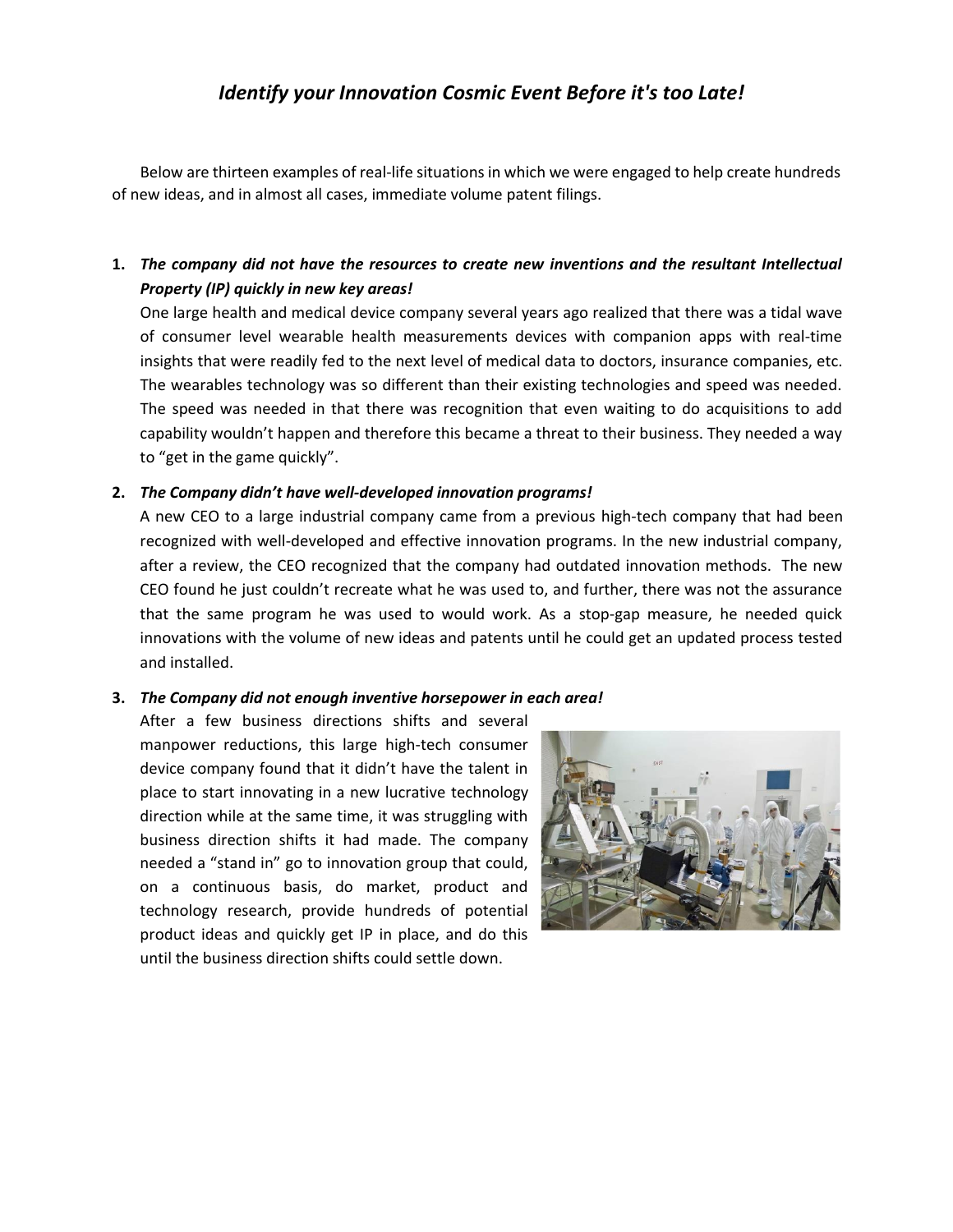### **4.** *The company needed to get a significant IP position in a new space quickly (90 days) because a competitor just acquired a company with great IP in the direction they had been moving to.*

The CEO of a large multi-national Fortune 500 company woke up one day to read that their largest competitor just acquired a fast-growing "Unicorn company", where the Unicorn company direction was "the brand" in the direction toward which the multi-national company was moving and expected to out-compete the unicorn company with its brand and sequenced innovations. Now that a large competitor had purchased a "Unicorn brand" the situation was difficult and the stock market reacted negatively. The CEO needed an immediate portfolio built, in front of the Unicorn, with hundreds of new ideas in the direction of the combined largest competitor and Unicorn.

## **5.** *The Fortune 500 company finally agrees with the research, that most Innovation studies suggest only 25% of internally generated ideas are useful for the business, especially beyond continuous improvement areas!*

This large company that had developed decades of innovations due to continuing improvements found itself in a problematic predicament with its customers, which started to move the significant



new business to other smaller, nimble companies. The problem with the large company was that they didn't see the shift of the "type of innovation" their customers needed until they started losing customers. This large company needed to change fast, but more than that, they needed hundreds of new ideas to fill the "vision" and "new directions" discussion with quarterly customer meetings. A continuous improvement innovation culture could not deliver this.

## **6.** *The company won't fund or implement the innovations coming out of the innovations group as the company doesn't seem to have the time (as it is dealing with day to day pressures) and is risk adverse.*

This large Fortune 500 multi-national materials company started innovation labs several years ago, hired new staff, invested in buildings, equipment, etc., and found that it couldn't ingest the new innovations of the new lab. Ironically, the company had started to reduce its headcount in the new lab and employees seeing the trend, started to leave. The company needed a way, without the cost burden of an innovation lab, to somehow utilize "virtualize innovation" to produce as many new ideas it could, without the overhead of a large team. This large Fortune 500 multi-national materials company needed a new business model for developing innovations.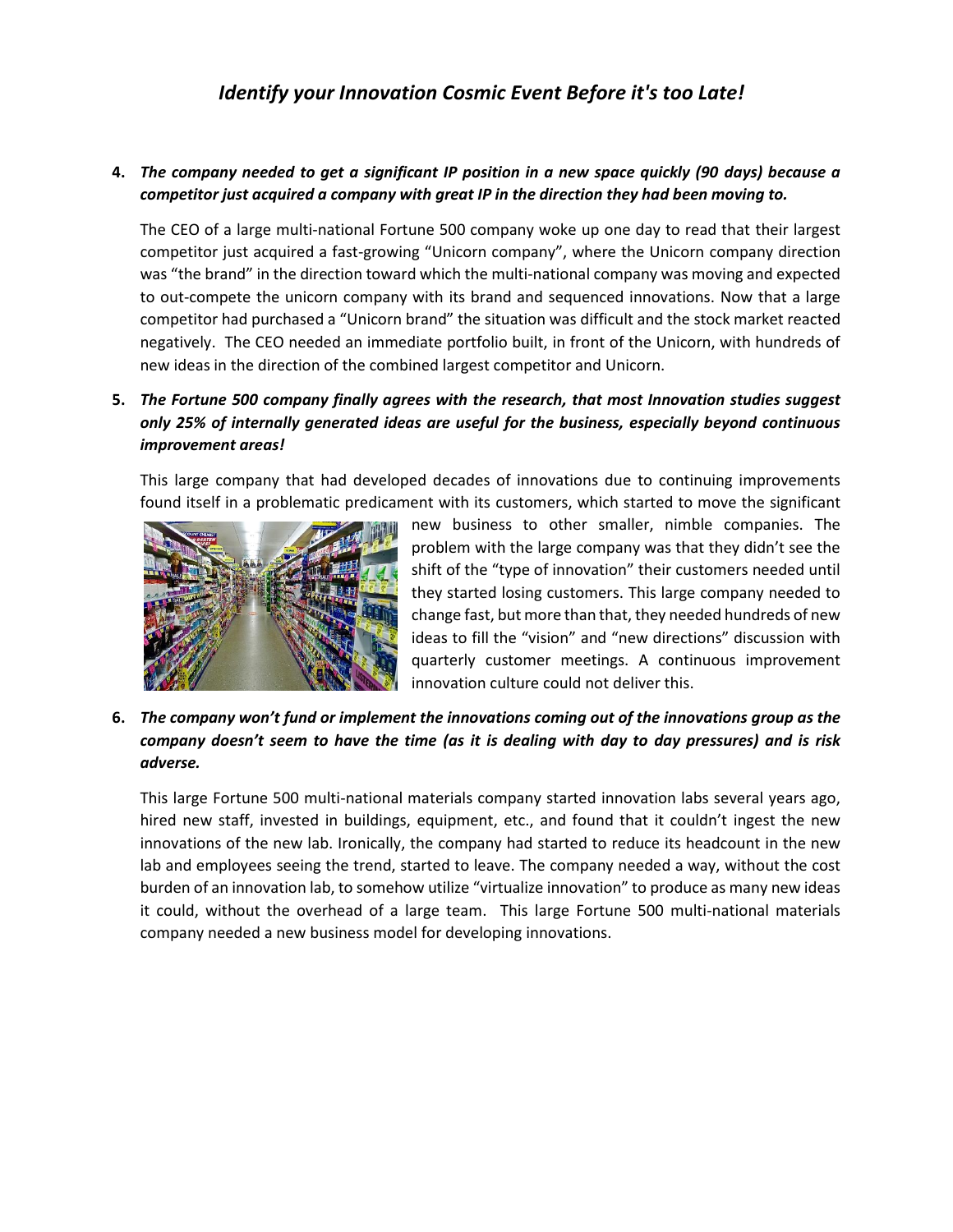## **7.** *This company started to see that the sheer number of new products/service in the sector were ballooning and it appears no way to get ahead of it.*

A large Fortune 500 company sees that each time it pulls together expert teams to brainstorm, filter, and select novel ideas, that when the research for next stage innovations showed that almost all the novel ideas were found in the market. Worse yet, the Fortune 500 company found the founded ideas in the market had even more novel market-ready implementations. These new more novel implementations have started to enter the market from small startups and from Kickstarter type models (products) and worse, as recently as months earlier so the Fortune 500 company was in such a short cycle which appeared almost impossible to break. This Fortune 500 company needed to find a way to get as many new ideas ahead of the curve, with more novel innovations than their experts were creating, ideas that "startup mentalities" would create and develop.

### **8.** *The company needs much more novelty (out of the box) ideas to select from.*

This large entertainment company that creates entertainment devices for its customers needed to innovate using "convergence technologies" such as robotics, the blockchain, AI, etc., where they lacked expertise. The large entertainment company recognized it would be years before they could build the needed expertise, and they needed hundreds of new ideas to even convince management of the new possibilities and directions to get new expertise funded.

## **9.** *The company had an IP program that needs to get immediately bootstrapped as it needed immediate leverage in a major loss in litigation!*

This large multinational powerhouse Fortune 500 company lost, as a defendant, a major litigation and is liable to pay up to huge sums for settlement. Under board pressure, the IP director sees it needs to take many options, one of which is to generate forty to fifty patents, in the direction of the plaintiff, with the hope to have solid future trading cards to lower the balance of payments. This company needed an "innovation swat team"



that was kept secretive and out of the company's mainstream to develop an immediate, bootstrapped IP program.

**10.** *The company found that Artificial Intelligence has been introduced into the domain, and worse, "Alice issues" were stopping many inventions of the company from being issued.*

This large Fortune 500 Software Company that supplies medical software recognized that Artificial Intelligence was permeating many solutions and recognized that internal capabilities to create AIbased inventions were poor, and further, that their success rate for winning software invention with the patent office was also poor, with most rejections coming from *Alice* rejections. This large Fortune 500 Software Company needed specific expertise (in this case, AI) for innovation and needed volumes of ideas to filter and needed very specific enablement assistance to get inventions filed. It also needed expertise in how to obtain "*Alice*-proof" patents.